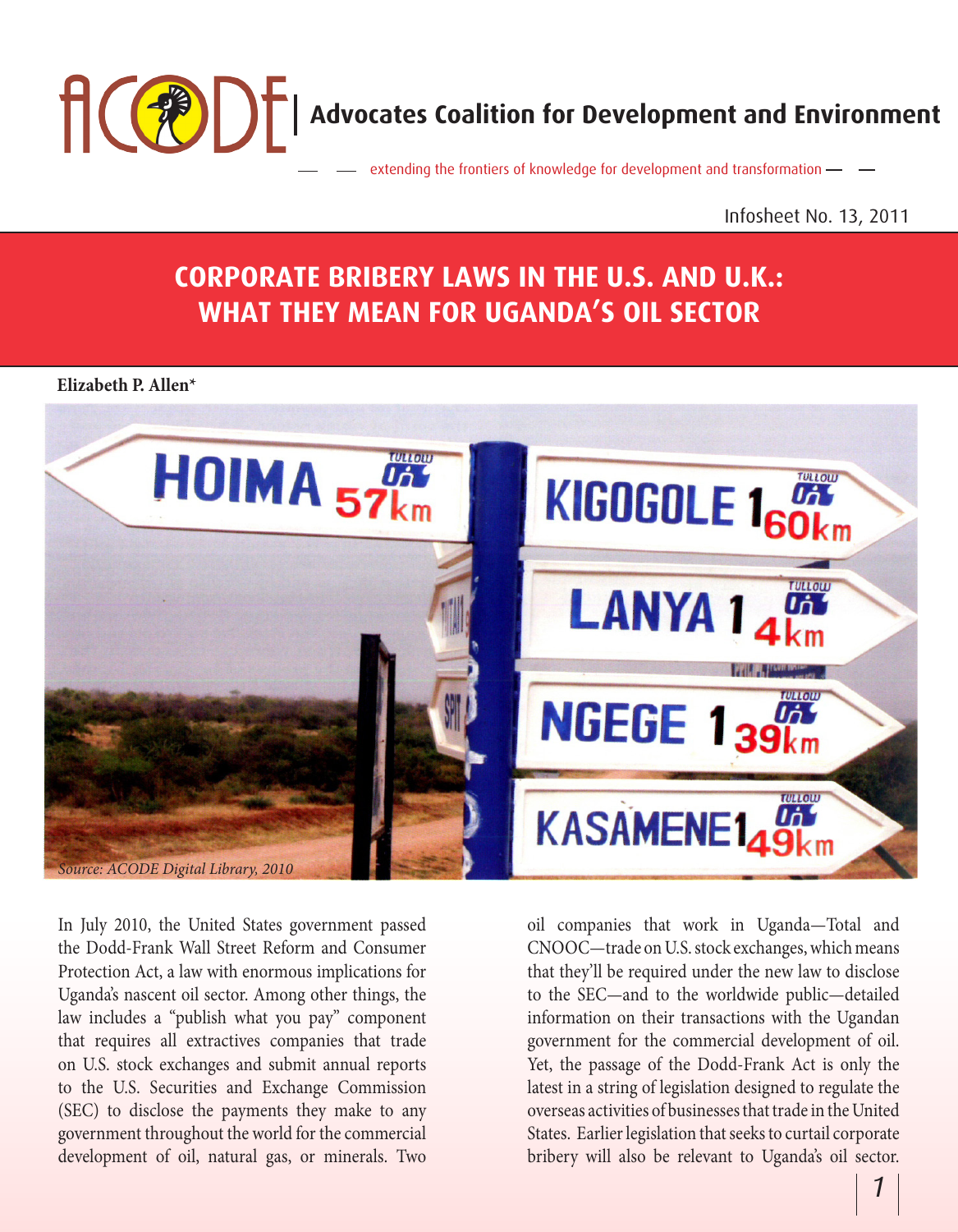#### **The U.S. Foreign Corrupt Practices Act of 1977**

In the mid-1970s, the SEC conducted a series of investigations into the overseas business activities of U.S. companies. The results were staggering. The SEC uncovered evidence that American companies were

> **In the 1970s, U.S. regulators discovered that American companies were paying hundreds of millions of dollars in bribes to officials in foreign governments. At the time, bribing foreign governments was not illegal in the U.S.**

paying hundreds of millions of dollars in bribes (and other questionable remunerations) to politicians, political parties, and officials within foreign governments. (According to the Fraud Section of the U.S. Department of Justice: "the abuses ran the gamut from bribery of high foreign officials to secure some type of favorable action by a foreign government to socalled facilitating payments that allegedly were made to ensure that government functionaries discharged certain ministerial or clerical duties."1 ) At the time, bribing foreign governments was not illegal in the United States, which prompted Congress to pass the Foreign Corrupt Practices Act of 1977 (FCPA), which prohibits U.S. firms from bribing foreign officials in order to facilitate business. In the intervening years, the scope of the law expanded to include those companies that may be domiciled outside the United States, but still trade on U.S. stock exchanges—companies like Total and CNOOC, for instance. Recently, a number of highprofile companies have been indicted under FCPA:

In 2010, the SEC charged General Electric (GE) with making illegal kickback payments to the Iraqi Health Ministry and the Iraqi Oil Ministry to obtain lucrative contracts under the UN Oil for Food Program. GE agreed to pay over \$23 million to settle the suit with the SEC.

• In 2009, Kellogg, Brown and Root (KBR), a subsidiary of Halliburton, pled guilty to bribing Nigerian government officials in order to obtain contracts to build liquefied natural gas facilities in the country. KBR paid over \$400 million in fines to the SEC.

In 2008, the German company Siemans, which trades on the New York Stock Exchange, paid \$800 million in fines to the SEC and the U.S. Department of Justice after pleading guilty to administering a series of bribes in multiple countries throughout the world.

#### **The U.K. Bribery Act of 2010**

In 2010, the United Kingdom passed its own version of FCPA, called the Bribery Act, which went into effect July 1, 2011. Recent findings from the research and consulting firm, Ernst & Young, suggest that the U.K.'s new law will likely hit the oil and gas industry hardest

> **Companies that trade on U.S. stock exchanges—like CNOOC and Total, for instance—can be prosecuted in the United States if they violate the provisions within the Foreign Corrupt Practices Act.**

(based on an examination of FCPA prosecutions in the United States).<sup>2</sup> Within Ernst & Young's sample, oil and gas companies accounted for 18 percent of all SEC prosecutions, making it the industry with the greatest proportion of bribery charges in the United States. In the upcoming years, the FCPA and the Bribery Act will no doubt complement and enhance the additional auditing power that the SEC received through the "publish what you pay" component of the Dodd-Frank Act. Ideally, these laws will also give some additional teeth to Uganda's Anti-Corruption Act of

<sup>1</sup> U.S. Department of Justice. "Foreign Corrupt Practices Act: Anti-Bribery Provisions." Available at: http://www. justice.gov/criminal/fraud/fcpa/docs/lay-persons-guide. pdf.

<sup>2</sup> Ernst & Young (May 9, 2011). "Oil and gas sector most at risk from investigation under the UK Bribery Act, warns Ernst & Young." Available at:http://www.ey.com/UK/en/ Newsroom/News-releases/Assur---11-5-9---Oil-and-gassector-most-at-risk-from-investigation-under-the-UK-Bribery-Act.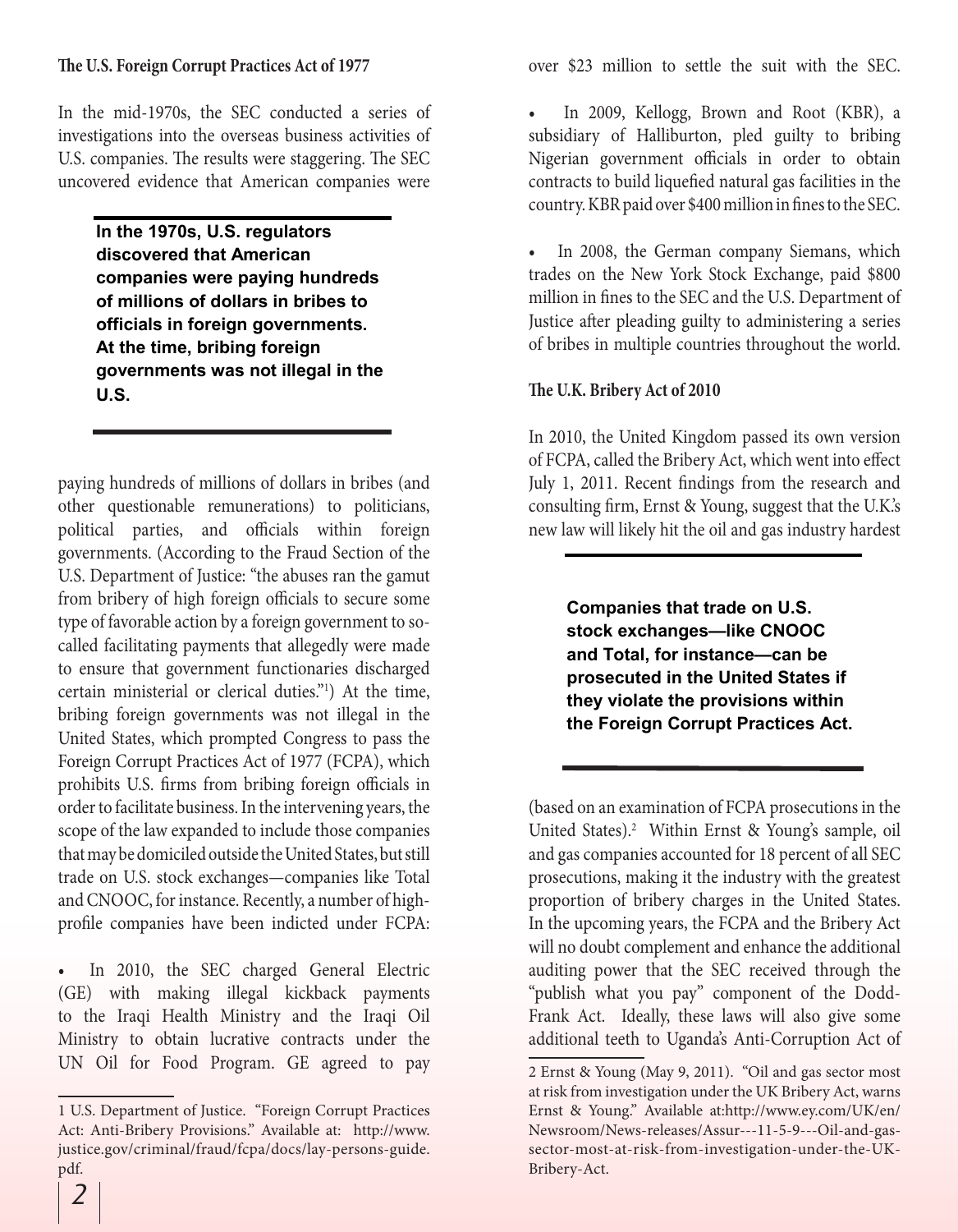2009, and to the work of Uganda's Inspector General of Government and Director of Public Prosecutions.

### **Rumors of Influence Peddling within Uganda's Oil Sector**

Rumors of corporate bribery are already hanging over Uganda's oil sector, despite the fact that oil production has yet to begin. Below are a few of the allegations that were recently made public:

Thanks to Wikileaks, we know that Tullow Oil representatives approached U.S. diplomats in Uganda about rumors that the Italian oil company, Eni, had attempted to bribe officials within the Ugandan government in order to gain access to Uganda's oil market. (Back in 2009, Eni was attempting to override Tullow Oil in a bid to buy out Heritage's exploration rights in the Albertine Rift).<sup>3</sup>

**A report from the research and consulting firm, Ernst & Young, suggests that the U.K.'s new Bribery Act will likely hit the oil and gas industry hardest.**

• An additional Wikileaks cable alleges that in 2009, at least two high profile Ugandan officials were attempting to use their public and private connections to orchestrate a joint venture with Iran to build an oil refinery in Uganda. The Ugandan officials in question were said to be financiers of an oil services company, which, according to the leaked cable, may "want to corner the market on the production and distribution of Ugandan's future oil products." <sup>4</sup>

• In early 2011, the British-based Telegraph detailed serious allegations of influence peddling between the British government and two oil companies operating in Uganda, Heritage and Tullow. The origins of the scandal involved a capital gains tax dispute between Heritage and the Ugandan government, into which Britain intervened. According to the Telegraph, members of the British government pressured the Ugandan government to acquiesce to the interests of both oil companies, and forgo Uganda's claims to the tax money. Two officials lobbying on behalf of the companies were Britain's foreign minister and foreign secretary, both members of the U.K.'s Conservative Party, which was the recipient of sizable campaign contributions from the chief executives of both Heritage and Tullow.<sup>5</sup>

While none of these allegations have been substantiated in a court of law—and while the Wikileaks cables are not, in themselves, proof of any wrongdoing—the appearance of improper conduct by so many parties is nevertheless a worrying sign. No doubt, as the Ugandan government seeks to investigate such rumors, the U.S. FCPA and the U.K. Bribery Act may well come into play, although importantly, companies cannot be held liable under the U.K. Bribery Act for any evidence of wrongdoing committed prior to July of 2011.

<sup>3</sup> U.S. Department of State (December 9, 2009). "TULLOW SEES CORRUPTION IN OIL SALE" (09KAMPALA1401, UGANDA). Wikileaks. Available at: http://www.wikileaks.ch/cable/2009/12/09KAMPALA1401.html.

<sup>4</sup> Butagira, Tabu (March 15, 2011). "Uganda-Iran oil deal angered US—leaked cable." Daily Monitor. Available at http://mobile.monitor.co.ug/News/-/691252/1125202/-/

format/xhtml/-/e0fq71z/-/index.html.

<sup>5</sup> Watt, Holly and Heidi Blake (February 10, 2011). "William Hague 'lobbied strongly' for oil companies run by Tory donors." The Telegraph. Available at http://www.telegraph.co.uk/ news/politics/william-hague/8314345/William-Hague-lobbiedstrongly-for-oil-companies-run-by-Tory-donors.html.